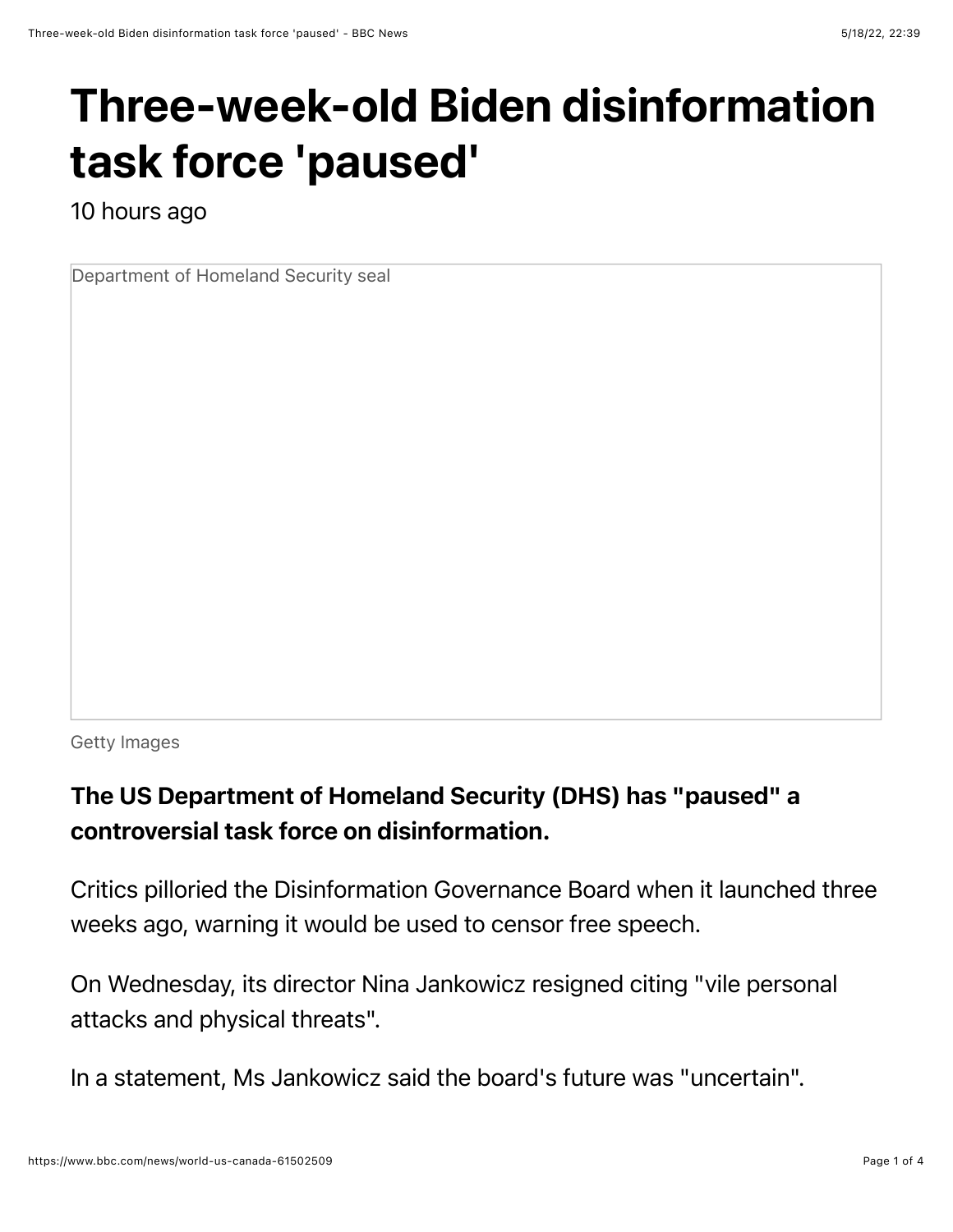The task force has sparked a massive outcry - largely from the right, but also from civil society - ever since its creation on 27 April.

DHS officials said the board was intended to coordinate and standardise its disinformation-related work, ensuring it "protects free speech, civil rights, civil liberties, and privacy".

But civil liberties and human rights groups such as Protect Democracy and the Electronic Frontier Foundation objected to a lack of clarity over the group's mission, [warning last month](https://protectdemocracy.org/2022/05/03/letter-to-dhs-secretary-alejandro-mayorkas-regarding-disinformation-governance-board/) that DHS has a "poor track record" on issues of privacy and free speech rights.

Republicans, both moderate and further right, have also expressed concern that the board's work, which is taking place under a Democratic administration, could be weaponised against conservatives.

Critics have derided the board as "the Ministry of Truth", from George Orwell's dystopian novel 1984.

Ms Jankowicz, 33, whom the Biden administration touted as a well-known expert in the field, has been a particular focus of abuse and mockery online. [Social media users have attacked her left-leaning politics and lampooned a](https://twitter.com/wiczipedia/status/1362153807879303171) song she posted on TikTok about disinformation.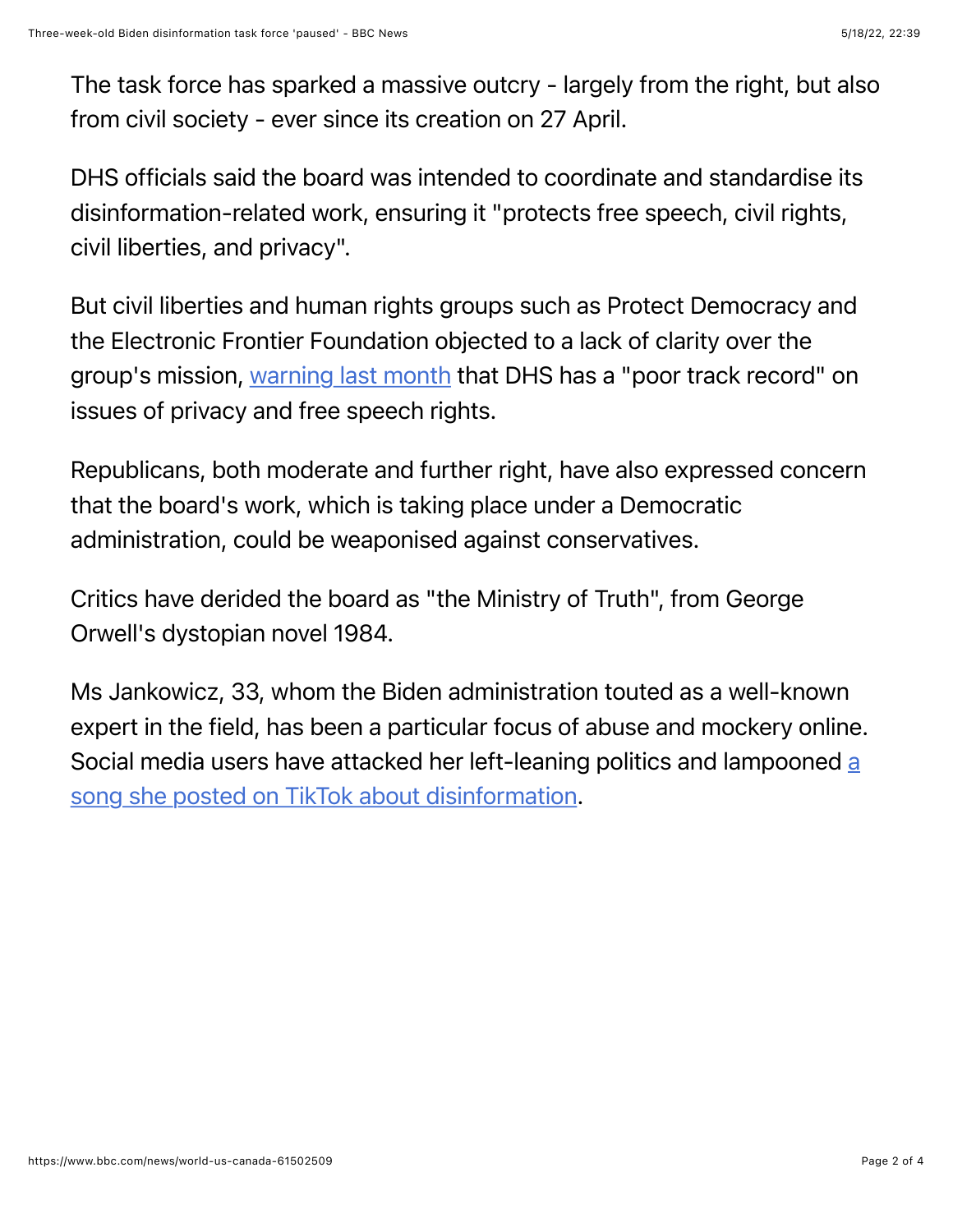Nina Jankowicz / Twitter

Nina Jankowicz resigned as director of the Disinformation Governance Board on Wednesday

Drawing fire from many corners, the homeland security department's leadership was forced to repeatedly defend the board's work.

In testimony before the US Senate earlier this month, DHS chief Alejandro Mayorkas assured lawmakers the group was "not the truth police", but acknowledged its roll-out had been "sub-optimal" and caused confusion.

A spokesperson told the BBC on Wednesday the task force has now been suspended, saying "false attacks have become a significant distraction" from the agency's work.

"The board's purpose has been grossly and intentionally mischaracterised. It was never about censorship or policing speech in any manner. Quite the opposite: it was designed to ensure we fulfil our mission to protect the homeland, while protecting core Constitutional rights," the statement